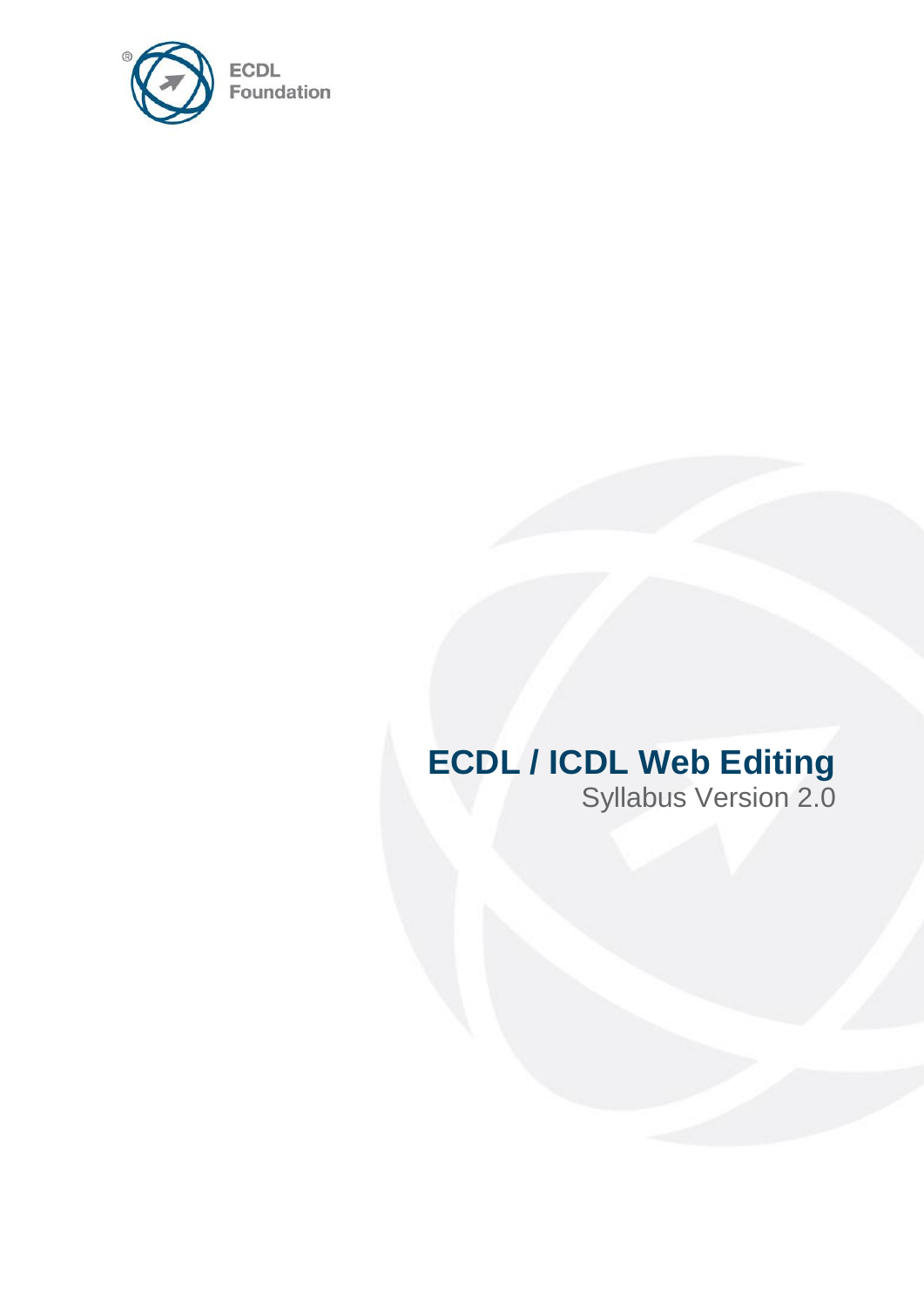

#### **Purpose**

This document details the syllabus for *ECDL / ICDL Web Editing*. The syllabus describes, through learning outcomes, the knowledge and skills that a candidate for *ECDL / ICDL Web Editing* should possess. The syllabus also provides the basis for the theory and practice-based test in this module.

#### **Copyright © 2009 ECDL Foundation**

All rights reserved. No part of this publication may be reproduced in any form except as permitted by ECDL Foundation. Enquiries for permission to reproduce material should be directed to ECDL Foundation.

#### **Disclaimer**

Although every care has been taken by ECDL Foundation in the preparation of this publication, no warranty is given by ECDL Foundation, as publisher, as to the completeness of the information contained within it and neither shall ECDL Foundation be responsible or liable for any errors, omissions, inaccuracies, loss or damage whatsoever arising by virtue of such information or any instructions or advice contained within this publication. Changes may be made by ECDL Foundation at its own discretion and at any time without notice.

ECDL Foundation is a registered business name of The European Computer Driving Licence Foundation Limited and ECDL Foundation (International) Limited. European Computer Driving Licence, ECDL, International Computer Driving Licence, ICDL, and related logos are all registered Trade Marks of ECDL Foundation. All rights reserved.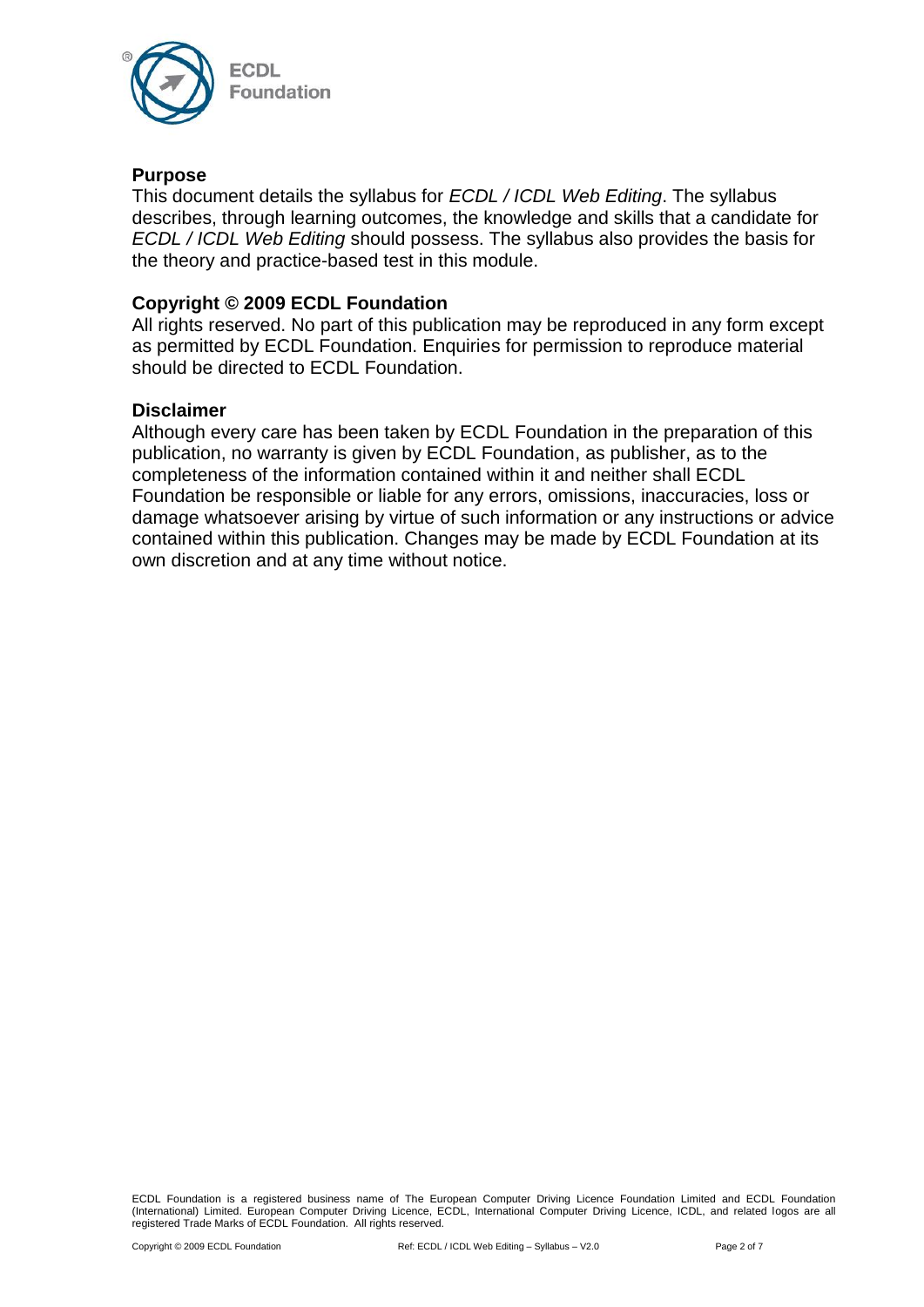

## **ECDL / ICDL Web Editing**

This module sets out essential concepts and skills relating to the ability to understand key web publishing concepts and to create, upload and maintain a static web site.

### **Module Goals**

Successful candidates will be able to:

- Understand key web concepts and terms.
- Know about the basic principles of HTML and use common HTML mark-up tags to modify the layout of a web page.
- Use a web authoring application to design and format web pages, format text, and work with hyperlinks and tables.
- Recognise and use common web image formats and create forms in a web page.
- Understand and use cascading style sheets.
- Prepare web pages for publishing to a web server.

| <b>CATEGORY</b> | <b>SKILL SET</b>   | REF.  | <b>TASK ITEM</b>                                                                                                                                                                    |
|-----------------|--------------------|-------|-------------------------------------------------------------------------------------------------------------------------------------------------------------------------------------|
| 1 Web Concepts  | 1.1 Key Terms      | 1.1.1 | Understand that the Internet<br>supports a range of services like<br>the World Wide Web (WWW), file<br>transfer, email, instant<br>messaging (IM).                                  |
|                 |                    | 1.1.2 | Understand the term<br>client/server. Understand the<br>functionality and relationship<br>between the browser, web<br>server.                                                       |
|                 |                    | 1.1.3 | Understand the terms domain,<br>Uniform Resource Locator<br>(URL), hyperlink, web hosting,<br>search engine.                                                                        |
|                 |                    | 1.1.4 | Understand the use of primary<br>protocols: Transmission Control<br>Protocol/Internet Protocol<br>(TCP/IP), Hypertext Transfer<br>Protocol (HTTP), File Transfer<br>Protocol (FTP). |
|                 | 1.2 Web Publishing | 1.2.1 | Identify the main advantages of<br>having a website: access to a<br>global audience, ease of<br>updating, audience interactivity,<br>cost benefits.                                 |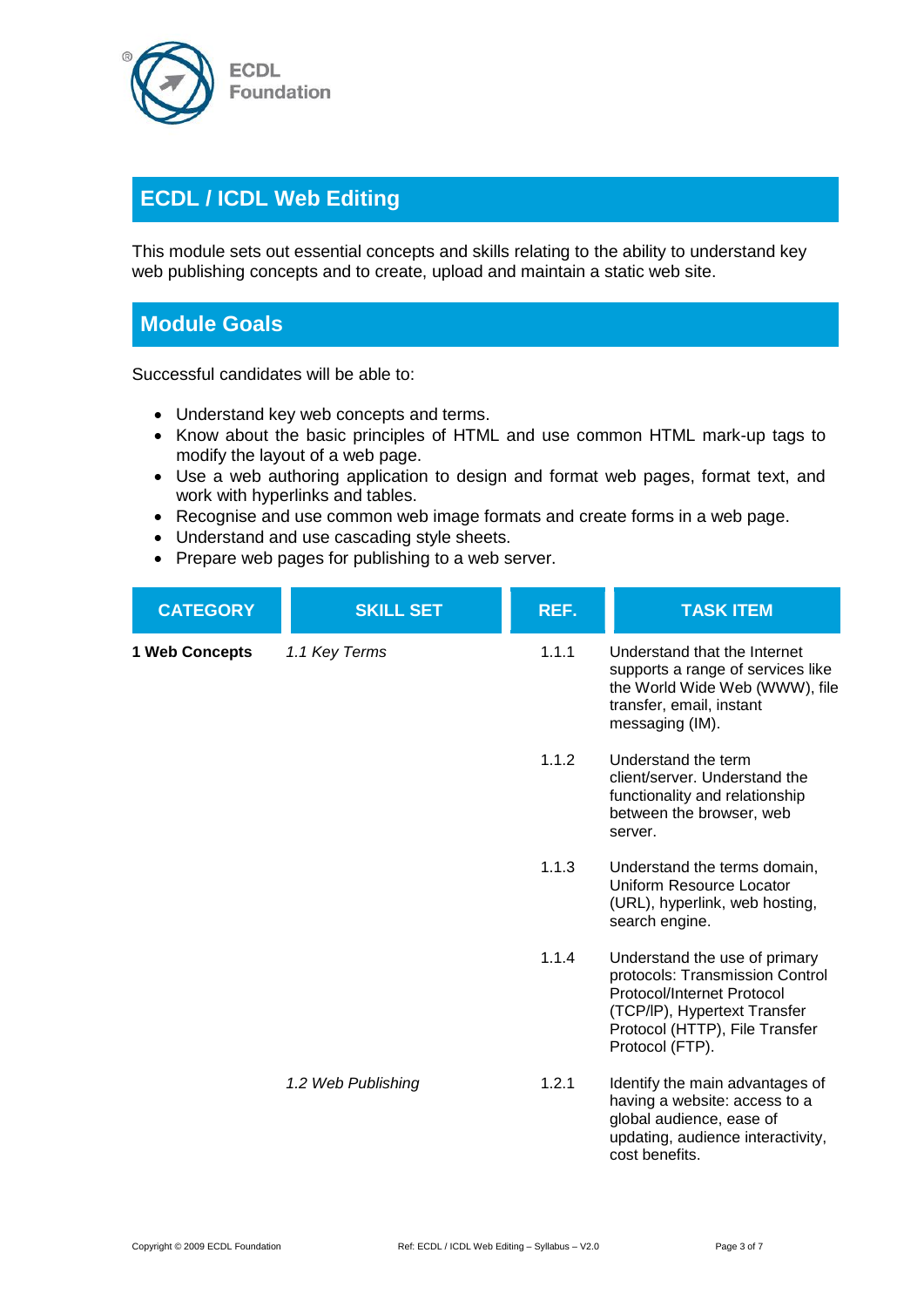

| <b>CATEGORY</b> | <b>SKILL SET</b>         | REF.  | <b>TASK ITEM</b>                                                                                                                                                                                                                                                              |
|-----------------|--------------------------|-------|-------------------------------------------------------------------------------------------------------------------------------------------------------------------------------------------------------------------------------------------------------------------------------|
|                 |                          | 1.2.2 | Understand the process of<br>getting a website online like:<br>registering a domain, choosing a<br>web hosting service.                                                                                                                                                       |
|                 |                          | 1.2.3 | Recognize search engine<br>optimization techniques like:<br>including relevant meta data,<br>including a site map and website<br>links, registering with a search<br>engine.                                                                                                  |
|                 |                          | 1.2.4 | Recognize factors that impact on<br>web page download speed:<br>audio, video, graphical objects,<br>animation content, file<br>compression.                                                                                                                                   |
|                 |                          | 1.2.5 | Recognize appropriate audio,<br>video, graphical file formats to<br>optimize web page download<br>speed.                                                                                                                                                                      |
|                 | 1.3 Legal Issues         | 1.3.1 | Understand the term copyright<br>and its implications for text,<br>images, audio, video available on<br>websites.                                                                                                                                                             |
|                 |                          | 1.3.2 | Understand that website content<br>is subject to the laws of the<br>country in which it is hosted.                                                                                                                                                                            |
| 2 HTML          | 2.1 Fundamentals of HTML | 2.1.1 | Understand the term Hypertext<br>Markup Language (HTML).                                                                                                                                                                                                                      |
|                 |                          | 2.1.2 | Understand the role of the W3C<br>consortium in developing HTML<br>recommendations. Understand<br>the benefits these<br>recommendations offer like:<br>interoperability of web sites<br>across browsers, enhanced<br>accessibility, consistent<br>document type declarations. |
|                 | 2.2 Using HTML           | 2.2.1 | Use the browser to view web<br>page source code.                                                                                                                                                                                                                              |
|                 |                          | 2.2.2 | Use markup tags to structure a<br>web page layout: <html>,<br/><head>, <title>, <body>.</body></title></head></html>                                                                                                                                                          |
|                 |                          | 2.2.3 | Use markup tags to develop the<br>layout of a web page: <h1>,<br/><math>\langle</math>h2&gt;, <math>\langle</math>p&gt;, <math>\langle</math>br <math>/</math>&gt;, <math>\langle</math>a href&gt;, <math>\langle</math>img<br/><math>\mathsf{L}</math></h1>                  |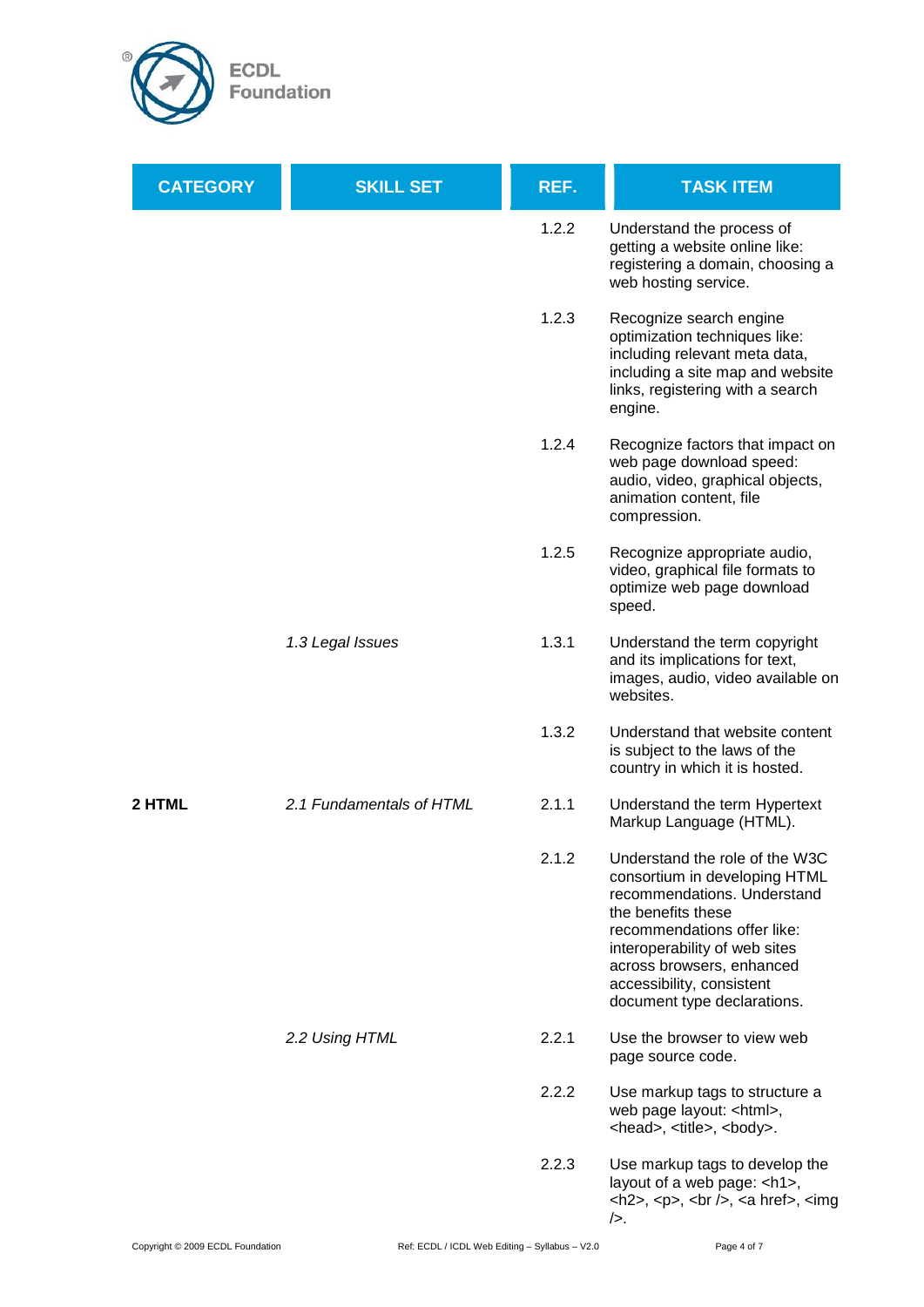

| <b>CATEGORY</b>        | <b>SKILL SET</b>              | REF.  | <b>TASK ITEM</b>                                                                                                                                                                                                                     |
|------------------------|-------------------------------|-------|--------------------------------------------------------------------------------------------------------------------------------------------------------------------------------------------------------------------------------------|
| <b>3 Web Authoring</b> | 3.1 Design                    | 3.1.1 | Recognize planning and design<br>techniques like: evaluating the<br>needs of the target audience,<br>creating storyboards, organizing<br>the site structure, creating a page<br>layout template, deciding on a<br>navigation scheme. |
|                        |                               | 3.1.2 | Recognize good practice in font<br>selection. Using sans serif fonts<br>like: Arial, Courier, Helvetica.                                                                                                                             |
|                        | 3.2 Using the Application     | 3.2.1 | Open, close a web authoring<br>application. Open, close web<br>pages.                                                                                                                                                                |
|                        |                               | 3.2.2 | Create, save a new web page,<br>website to a location on a drive.                                                                                                                                                                    |
|                        |                               | 3.2.3 | Create, save a new web page<br>based on an available template.                                                                                                                                                                       |
|                        |                               | 3.2.4 | Add, edit a descriptive page title.                                                                                                                                                                                                  |
|                        |                               | 3.2.5 | Change between source code<br>and design view.                                                                                                                                                                                       |
|                        | 3.3 Enhancing Productivity    | 3.3.1 | Set basic options/ preferences in<br>the application: default preview<br>browser, default document type,<br>encoding, fonts.                                                                                                         |
|                        |                               | 3.3.2 | Use available Help functions.                                                                                                                                                                                                        |
|                        | 3.4 Text Input and Formatting | 3.4.1 | Insert, edit, delete text.                                                                                                                                                                                                           |
|                        |                               | 3.4.2 | Understand and use relative font<br>size.                                                                                                                                                                                            |
|                        |                               | 3.4.3 | Apply text formatting: bold, italic,<br>font type and colour.                                                                                                                                                                        |
|                        | 3.5 Paragraph Formatting      | 3.5.1 | Set paragraph properties:<br>alignment, indentation.                                                                                                                                                                                 |
|                        |                               | 3.5.2 | Insert, remove paragraph break,<br>line break.                                                                                                                                                                                       |
|                        |                               | 3.5.3 | Create, modify a single-level<br>ordered (numbered), unordered<br>(bulleted) list.                                                                                                                                                   |
|                        | 3.6 Page Formatting           | 3.6.1 | Set page margins: top, bottom,<br>left, right.                                                                                                                                                                                       |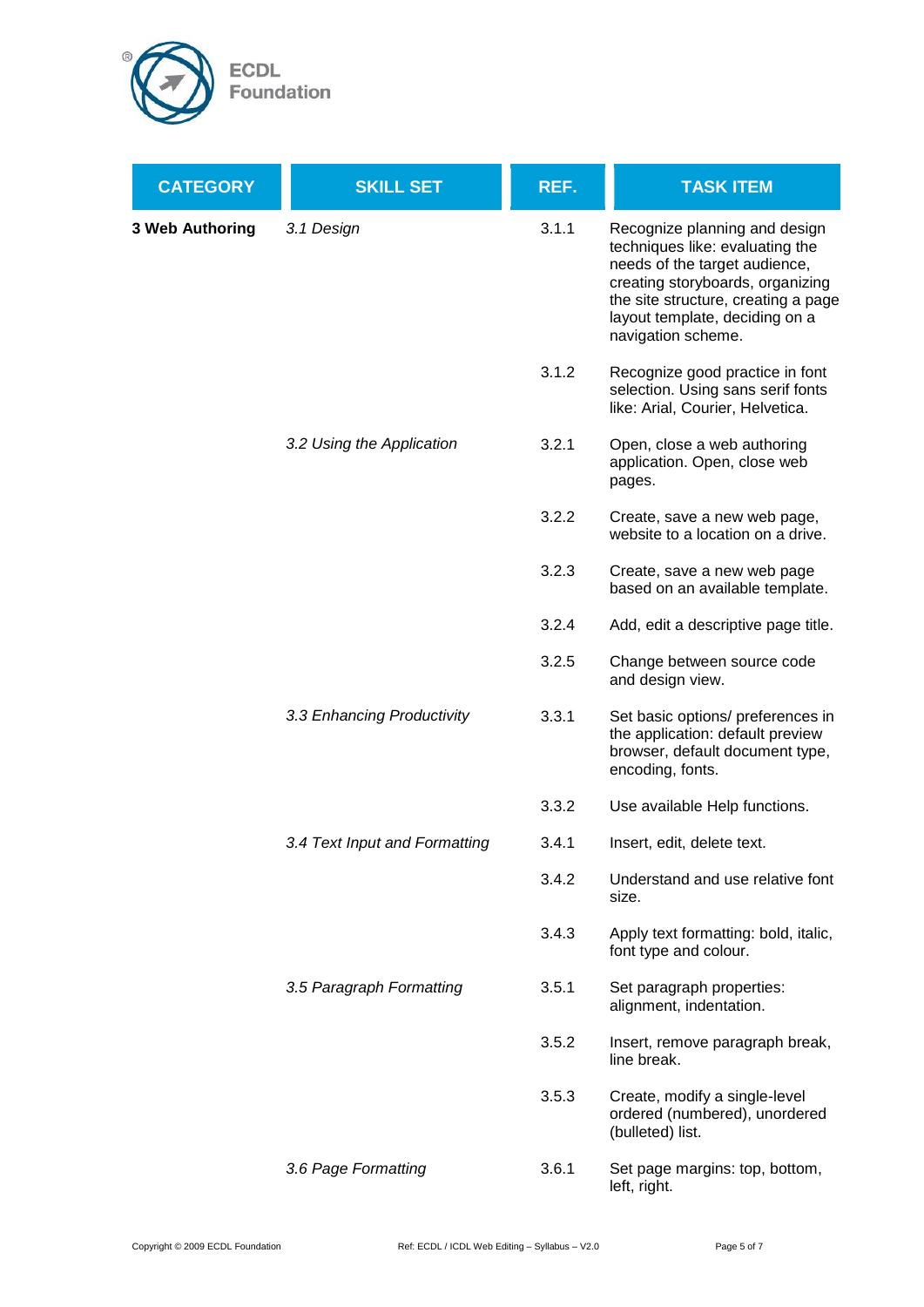

| <b>CATEGORY</b>        | <b>SKILL SET</b>      | REF.  | <b>TASK ITEM</b>                                                                     |
|------------------------|-----------------------|-------|--------------------------------------------------------------------------------------|
|                        |                       | 3.6.2 | Add, modify, remove a page<br>background colour, image.                              |
|                        |                       | 3.6.3 | Change a page hyperlink colour:<br>visited, active, unvisited.                       |
|                        | 3.7 Hyperlinks        | 3.7.1 | Understand the terms absolute<br>and relative hyperlinks.                            |
|                        |                       | 3.7.2 | Insert, edit, remove a hyperlink:<br>text, image.                                    |
|                        |                       | 3.7.3 | Insert, edit, remove an e-mail<br>hyperlink: text, image.                            |
|                        |                       | 3.7.4 | Define hyperlink target: same<br>window, new window.                                 |
|                        |                       | 3.7.5 | Set an anchor, insert a link to an<br>anchor.                                        |
|                        | 3.8 Tables            | 3.8.1 | Insert, delete a table.                                                              |
|                        |                       | 3.8.2 | Insert, edit a table caption.                                                        |
|                        |                       | 3.8.3 | Align a table: left, centre, right.                                                  |
|                        |                       | 3.8.4 | Insert, delete rows and columns.                                                     |
|                        |                       | 3.8.5 | Modify column width, row height.                                                     |
|                        |                       | 3.8.6 | Merge, split cells.                                                                  |
|                        |                       | 3.8.7 | Modify table border width, cell<br>padding, cell spacing.                            |
|                        |                       | 3.8.8 | Change background colour,<br>background graphic, image of<br>cells, entire table.    |
|                        |                       | 3.8.9 | Add, remove a table background<br>graphic, image.                                    |
| <b>4 Using Objects</b> | 4.1 Graphical Objects | 4.1.1 | Add, remove an image on a web<br>page.                                               |
|                        |                       | 4.1.2 | Set, modify attributes of an<br>image: size, border, alignment,<br>alternative text. |
|                        | 4.2 Forms             | 4.2.1 | Insert a form on a web page.                                                         |
|                        |                       | 4.2.2 | Add, remove single-line, multi-<br>line text fields.                                 |